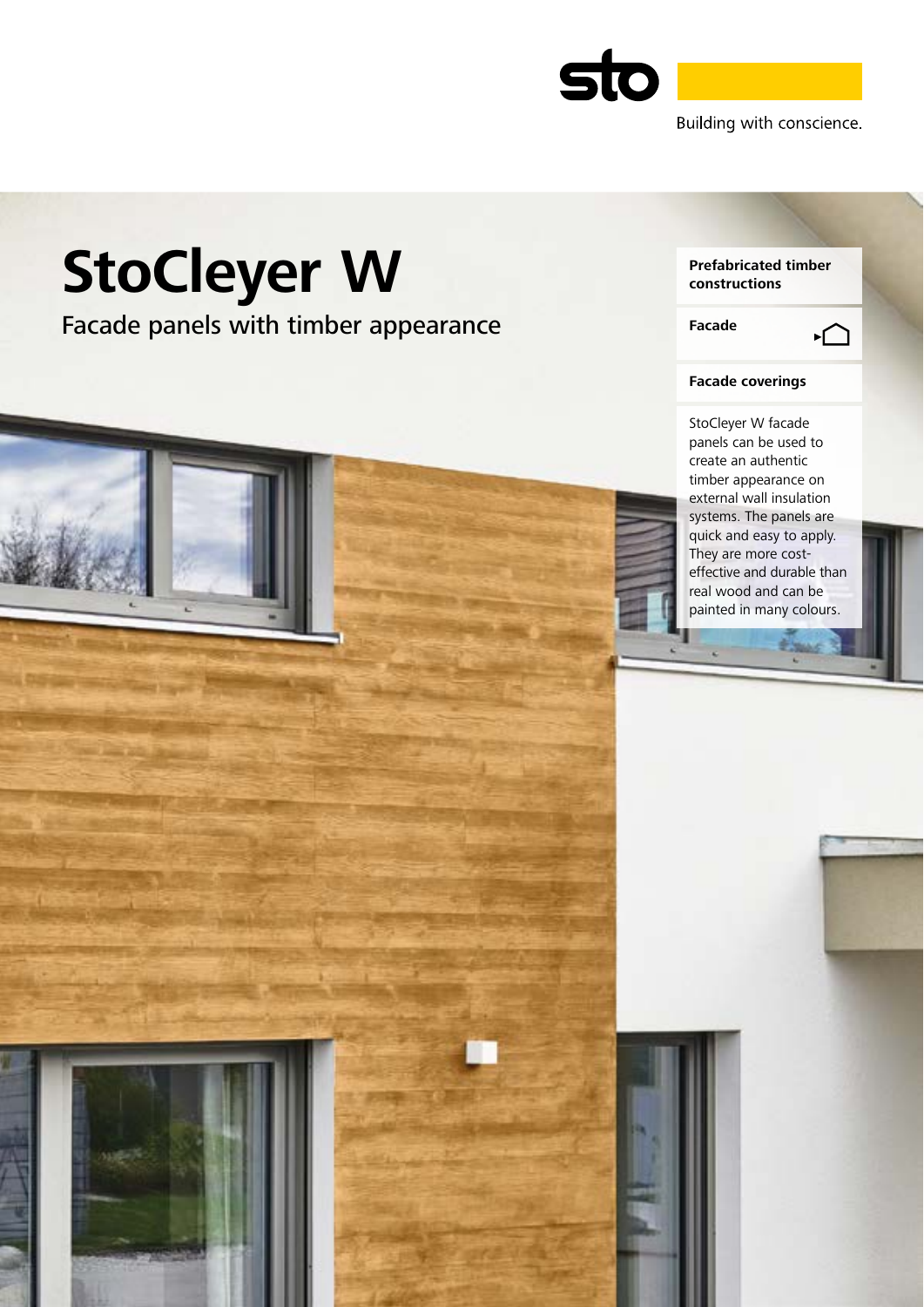# **StoCleyer W Timber appearance for facades**

Cladding external wall insulation systems with real wood results in additional costs and is more time-consuming. Now there is a more cost-effective alternative with StoCleyer W.

## **Low-maintenance facades that stay pristine for longer**

StoCleyer W facade panels are available in many different grains. They can be painted in a wide range of colours and the appearance hardly differs from that of real wood. At the same time, the material is more durable and easier to maintain.

#### **Without additional structural work**

The panels in 200cmx16cm format can easily be cut to size with a utility knife and, unlike real wood or plastic panels, do not require any elaborate sub-construction or complicated detail connections.

#### **Greater planning flexibility**

The decision to clad the facade with StoCleyer W can be made at short notice, because the way in which the external wall insulation system is built up remains unchanged up to the base coat. There is a lot of scope for design – from the creation of specific accentuated areas to full-surface use for the authentic appearance of a wooden house.

#### **Easier and safe to apply**

As a component of the external wall insulation system, the facade panels are bonded in place quickly and securely and comply with building inspection requirements.

For a prefabricated construction, the panels can also be easily processed at the factory. In addition to polystyrene, you can also choose stone wool insulation boards and stone wool insulation lamellas as insulants.



Title page /Right-hand inside page: **Balance showhouse, Poing, DE** Design: Fertighaus WEISS GmbH Photo: Peters Fotodesign

Image on the inside

page: It's almost impossible to tell the difference between StoCleyer W and timber.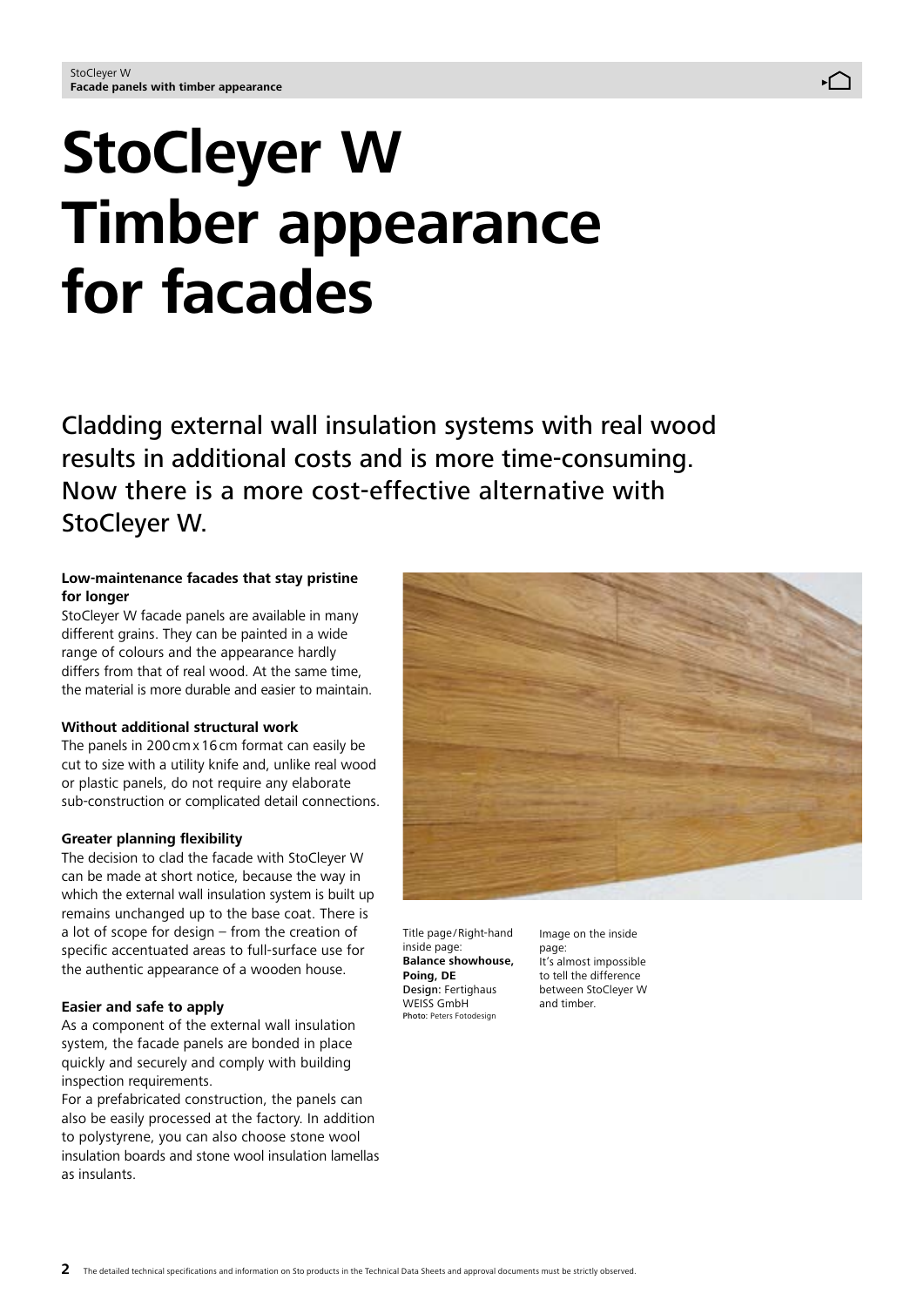

## **Colour shades as required Product advantages**

#### **Lasure**

StoCleyer W can be glazed in various colour shades with StoAqua Top Satin. Featuring 40 colour shades, the StoLasuren range has been developed specifically for application on many different substrates, including StoCleyer facade panels.

#### **Covering paint coat**

StoCleyer W can be coated not only with lasures but also with Sto facade paints. The shades from the "Architectural Colours" fan are available for this purpose.

Always observe light reflectance values:

Colour shades with a light reflectance value of up to 15% are possible for organic base coats and up to 20 % for mineral base coats.

The StoLasuren range and the "Architectural Colours" fan can be ordered from your sales representative.

- **∙** Authentic timber appearance
- **∙** More cost-effective and durable than real wood
- **∙** Hard-wearing and easy to maintain
- **∙** Without sub-construction and complicated connections to external wall insulation systems with polystyrene, stone wool insulation boards, and stone wool insulation lamellas
- **∙** Simple application at the construction site and at the factory
- **∙** Can be painted in many colours
- **∙** Technical approval Z-33.47-1705